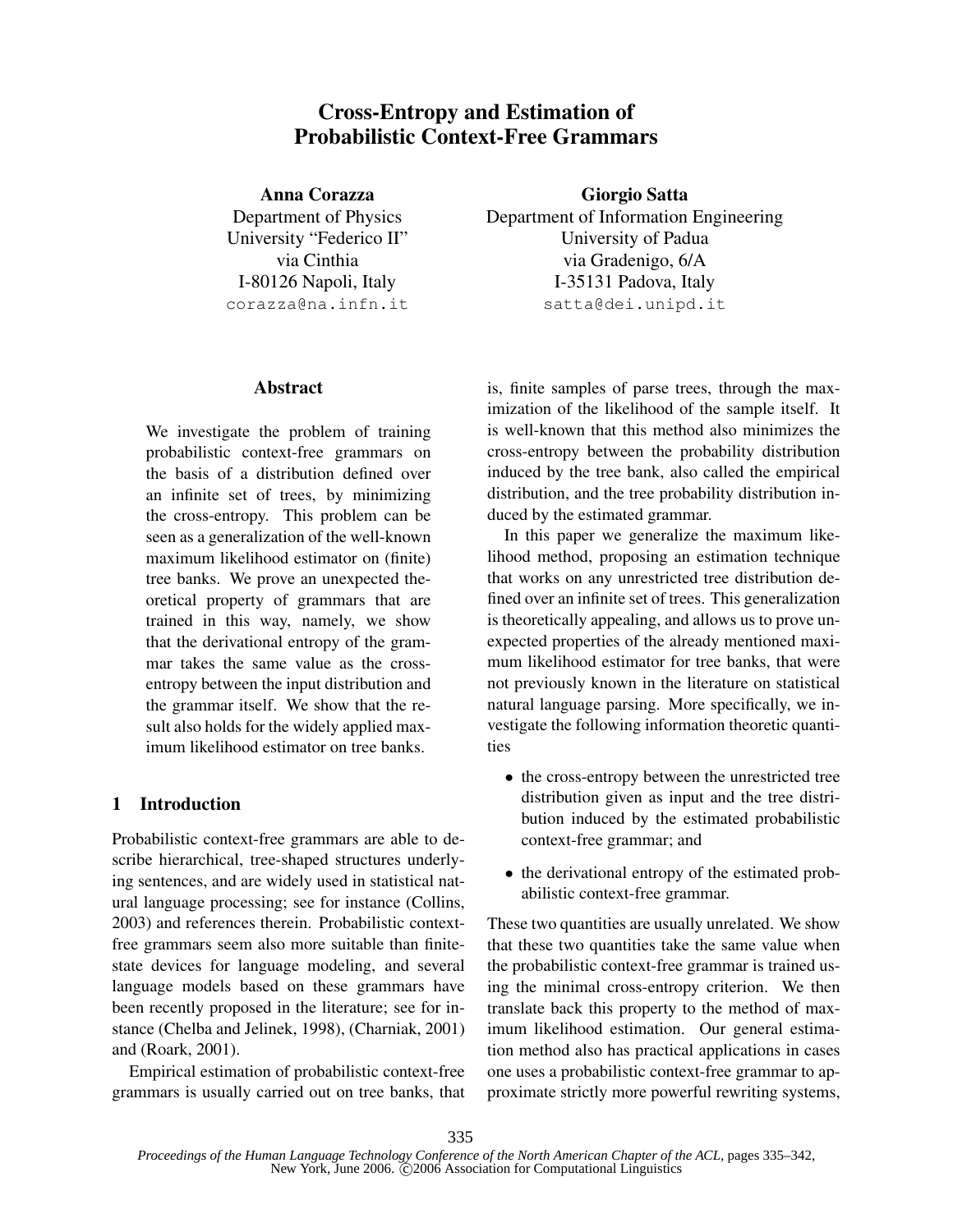as for instance probabilistic tree adjoining grammars (Schabes, 1992).

Not much is found in the literature about the estimation of probabilistic grammars from infinite distributions. This line of research was started in (Nederhof, 2005), investigating the problem of training an input probabilistic finite automaton from an infinite tree distribution specified by means of an input probabilistic context-free grammar. The problem we consider in this paper can then be seen as a generalization of the above problem, where the input model to be trained is a probabilistic context-free grammar and the input distribution is an unrestricted tree distribution. In (Chi, 1999) an estimator that maximizes the likelihood of a probability distribution defined over a finite set of trees is introduced, as a generalization of the maximum likelihood estimator. Again, the problems we consider here can be thought of as generalizations of such estimator to the case of distributions over infinite sets of trees or sentences.

The remainder of this paper is structured as follows. Section 2 introduces the basic notation and definitions and Section 3 discusses our new estimation method. Section 4 presents our main result, which is transferred in Section 5 to the method of maximum likelihood estimation. Section 6 discusses some simple examples, and Section 7 closes with some further discussion.

#### 2 Preliminaries

Throughout this paper we use standard notation and definitions from the literature on formal languages and probabilistic grammars, which we briefly summarize below. We refer the reader to (Hopcroft and Ullman, 1979) and (Booth and Thompson, 1973) for a more precise presentation.

A context-free grammar (CFG) is a tuple  $G =$  $(N, \Sigma, R, S)$ , where N is a finite set of nonterminal symbols,  $\Sigma$  is a finite set of terminal symbols disjoint from  $N, S \in N$  is the start symbol and R is a finite set of rules. Each rule has the form  $A \rightarrow \alpha$ , where  $A \in N$  and  $\alpha \in (\Sigma \cup N)^*$ . We denote by  $L(G)$  and  $T(G)$  the set of all strings, resp., trees, generated by G. For  $t \in T(G)$ , the yield of t is denoted by  $y(t)$ .

For a nonterminal A and a string  $\alpha$ , we write

 $f(A, \alpha)$  to denote the number of occurrences of A in  $\alpha$ . For a rule  $(A \to \alpha) \in R$  and a tree  $t \in T(G)$ ,  $f(A \rightarrow \alpha, t)$  denotes the number of occurrences of  $A \to \alpha$  in t. We let  $f(A, t) = \sum_{\alpha} f(A \to \alpha, t)$ .

A probabilistic context-free grammar (PCFG) is a pair  $G = (G, p_G)$ , with G a CFG and  $p_G$  a function from R to the real numbers in the interval  $[0, 1]$ . A PCFG is **proper** if for every  $A \in N$  we have  $\sum_{\alpha} p_G(A \to \alpha) = 1$ . The probability of  $t \in T(G)$ is the product of the probabilities of all rules in  $t$ , counted with their multiplicity, that is,

$$
p_G(t) = \prod_{A \to \alpha} p_G(A \to \alpha)^{f(A \to \alpha, t)}.
$$
 (1)

The probability of  $w \in L(G)$  is the sum of the probabilities of all the trees that generate  $w$ , that is,

$$
p_G(w) = \sum_{y(t)=w} p_G(t). \tag{2}
$$

A PCFG is **consistent** if  $\sum_{t \in T(G)} p_G(t) = 1$ .

In this paper we write log for logarithms in base 2 and ln for logarithms in the natural base e. We also assume  $0 \cdot \log 0 = 0$ . We write  $E_p$  to denote the expectation operator under distribution  $p$ . In case  $\mathcal G$ is proper and consistent, we can define the derivational entropy of  $G$  as the expectation of the information of parse trees in  $T(G)$ , computed under distribution  $p_G$ , that is,

$$
H_d(p_G) = E_{p_G} \log \frac{1}{p_G(t)}
$$
  
= 
$$
-\sum_{t \in T(G)} p_G(t) \cdot \log p_G(t). \quad (3)
$$

Similarly, for each  $A \in N$  we also define the **non**terminal entropy of  $A$  as

$$
H_A(p_G) =
$$
  
=  $E_{p_G} \log \frac{1}{p_G(A \to \alpha)}$   
=  $-\sum_{\alpha} p_G(A \to \alpha) \cdot \log p_G(A \to \alpha)$ . (4)

#### 3 Estimation based on cross-entropy

Let  $T$  be an infinite set of (finite) trees with internal nodes labeled by symbols in  $N$ , root nodes labeled by  $S \in N$  and leaf nodes labeled by symbols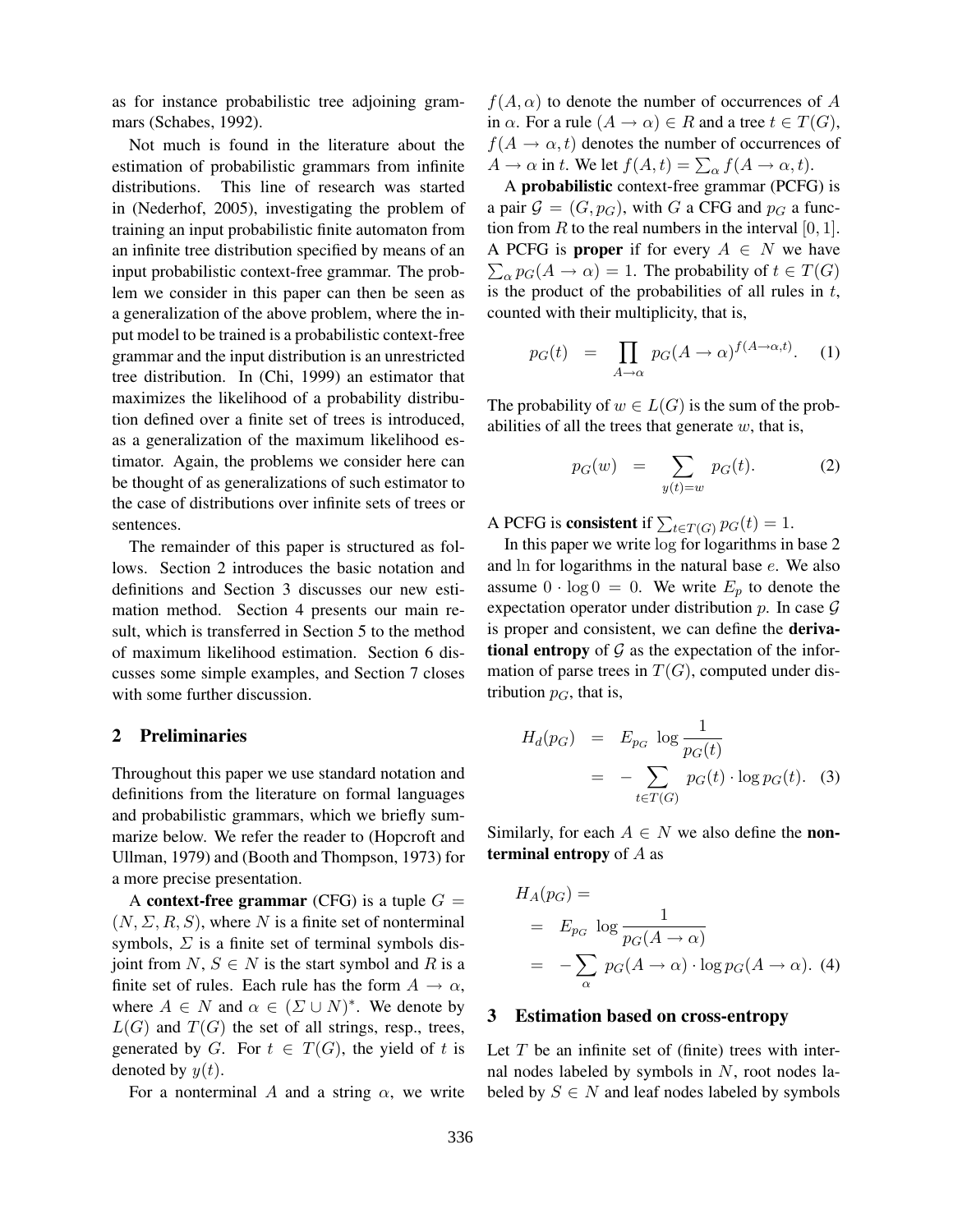in  $\Sigma$ . We assume that the set of rules that are observed in the trees in  $T$  is drawn from some finite set R. Let  $p_T$  be a probability distribution defined over T, that is, a function from T to set  $[0, 1]$  such that  $\sum_{t \in T} p_T(t) = 1.$ 

The skeleton CFG underlying  $T$  is defined as  $G = (N, \Sigma, R, S)$ . Note that we have  $T \subseteq T(G)$ and, in the general case, there might be trees in  $T(G)$ that do not appear in  $T$ . We wish anyway to approximate distribution  $p_T$  the best we can, by turning G into some proper PCFG  $\mathcal{G} = (G, p_G)$  and setting parameters  $p_G(A \rightarrow \alpha)$  appropriately, for each  $(A \rightarrow \alpha) \in R$ .

One possible criterion is to choose  $p<sub>G</sub>$  in such a way that the cross-entropy between  $p_T$  and  $p_G$  is minimized, where we now view  $p<sub>G</sub>$  as a probability distribution defined over  $T(G)$ . The cross-entropy between  $p_T$  and  $p_G$  is defined as the expectation under distribution  $p_T$  of the information, computed under distribution  $p<sub>G</sub>$ , of the trees in  $T(G)$ 

$$
H(p_T || p_G) = E_{p_T} \log \frac{1}{p_G(t)}
$$
  
= 
$$
-\sum_{t \in T} p_T(t) \cdot \log p_G(t).
$$
 (5)

Since  $\mathcal G$  should be proper, the minimization of (5) is subject to the constraints  $\sum_{\alpha} p_G(A \to \alpha) = 1$ , for each  $A \in N$ .

To solve the minimization problem above, we use Lagrange multipliers  $\lambda_A$  for each  $A \in N$  and define the form

$$
\nabla = \sum_{A \in N} \lambda_A \cdot (\sum_{\alpha} p_G(A \to \alpha) - 1) + \n- \sum_{t \in T} p_T(t) \cdot \log p_G(t).
$$
\n(6)

We now view  $\nabla$  as a function of all the  $\lambda_A$  and the  $p_G(A \rightarrow \alpha)$ , and consider all the partial derivatives of  $\nabla$ . For each  $A \in N$  we have

$$
\frac{\partial \nabla}{\partial \lambda_A} = \sum_{\alpha} p_G(A \to \alpha) - 1.
$$

For each  $(A \to \alpha) \in R$  we have

$$
\frac{\partial \nabla}{\partial p_G(A \to \alpha)} =
$$
  
=  $\lambda_A - \frac{\partial}{\partial p_G(A \to \alpha)} \sum_{t \in T} p_T(t) \cdot \log p_G(t)$ 

$$
= \lambda_A - \sum_{t \in T} p_T(t) \cdot \frac{\partial}{\partial p_G(A \to \alpha)} \log p_G(t)
$$
  
\n
$$
= \lambda_A - \sum_{t \in T} p_T(t) \cdot \frac{\partial}{\partial p_G(A \to \alpha)}
$$
  
\n
$$
\log \prod_{(B \to \beta) \in R} p_G(B \to \beta)^{f(B \to \beta, t)}
$$
  
\n
$$
= \lambda_A - \sum_{t \in T} p_T(t) \cdot \frac{\partial}{\partial p_G(A \to \alpha)}
$$
  
\n
$$
\sum_{(B \to \beta) \in R} f(B \to \beta, t) \cdot \log p_G(B \to \beta)
$$
  
\n
$$
= \lambda_A - \sum_{t \in T} p_T(t) \cdot \sum_{(B \to \beta) \in R} f(B \to \beta, t) \cdot \frac{\partial}{\partial p_G(A \to \alpha)} \log p_G(B \to \beta)
$$
  
\n
$$
= \lambda_A - \sum_{t \in T} p_T(t) \cdot f(A \to \alpha, t) \cdot \frac{1}{\ln(2)} \cdot \frac{1}{p_G(A \to \alpha)}
$$
  
\n
$$
= \lambda_A - \frac{1}{\ln(2)} \cdot \frac{1}{p_G(A \to \alpha)} \cdot \frac{1}{\ln(2) \cdot \frac{1}{p_G(A \to \alpha)}} \cdot \frac{1}{\ln(2) \cdot \frac{1}{p_G(A \to \alpha)}} \cdot \frac{1}{\ln(2) \cdot \frac{1}{p_G(A \to \alpha)}} \cdot \frac{1}{\ln(2) \cdot \frac{1}{p_G(A \to \alpha)}} \cdot \frac{1}{\ln(2) \cdot \frac{1}{p_G(A \to \alpha)}} \cdot \frac{1}{\ln(2) \cdot \frac{1}{p_G(A \to \alpha)}} \cdot \frac{1}{\ln(2) \cdot \frac{1}{p_G(A \to \alpha)}} \cdot \frac{1}{\ln(2) \cdot \frac{1}{p_G(A \to \alpha)}} \cdot \frac{1}{\ln(2) \cdot \frac{1}{p_G(A \to \alpha)}} \cdot \frac{1}{\ln(2) \cdot \frac{1}{p_G(A \to \alpha)}} \cdot \frac{1}{\ln(2) \cdot \frac{1}{p_G(A \to \alpha)}} \cdot \frac{1}{\ln(2) \cdot \frac{1}{p_G(A \to \alpha)}} \cdot \frac{1}{\ln(2) \cdot \frac{1}{p_G(A \to \alpha)}} \cdot
$$

We now need to solve a system of  $|N|+|R|$  equations obtained by setting to zero all of the above partial derivatives. From each equation  $\frac{\partial \nabla}{\partial p_G(A \to \alpha)} = 0$ we obtain

$$
\lambda_A \cdot \ln(2) \cdot p_G(A \to \alpha) =
$$
  
=  $E_{p_T} f(A \to \alpha, t).$  (7)

We sum over all strings  $\alpha$  such that  $(A \rightarrow \alpha) \in R$ 

$$
\lambda_A \cdot \ln(2) \cdot \sum_{\alpha} p_G(A \to \alpha) =
$$
\n
$$
= \sum_{\alpha} E_{p_T} f(A \to \alpha, t)
$$
\n
$$
= \sum_{\alpha} \sum_{t \in T} p_T(t) \cdot f(A \to \alpha, t)
$$
\n
$$
= \sum_{t \in T} p_T(t) \cdot \sum_{\alpha} f(A \to \alpha, t)
$$
\n
$$
= \sum_{t \in T} p_T(t) \cdot f(A, t)
$$
\n
$$
= E_{p_T} f(A, t).
$$
\n(8)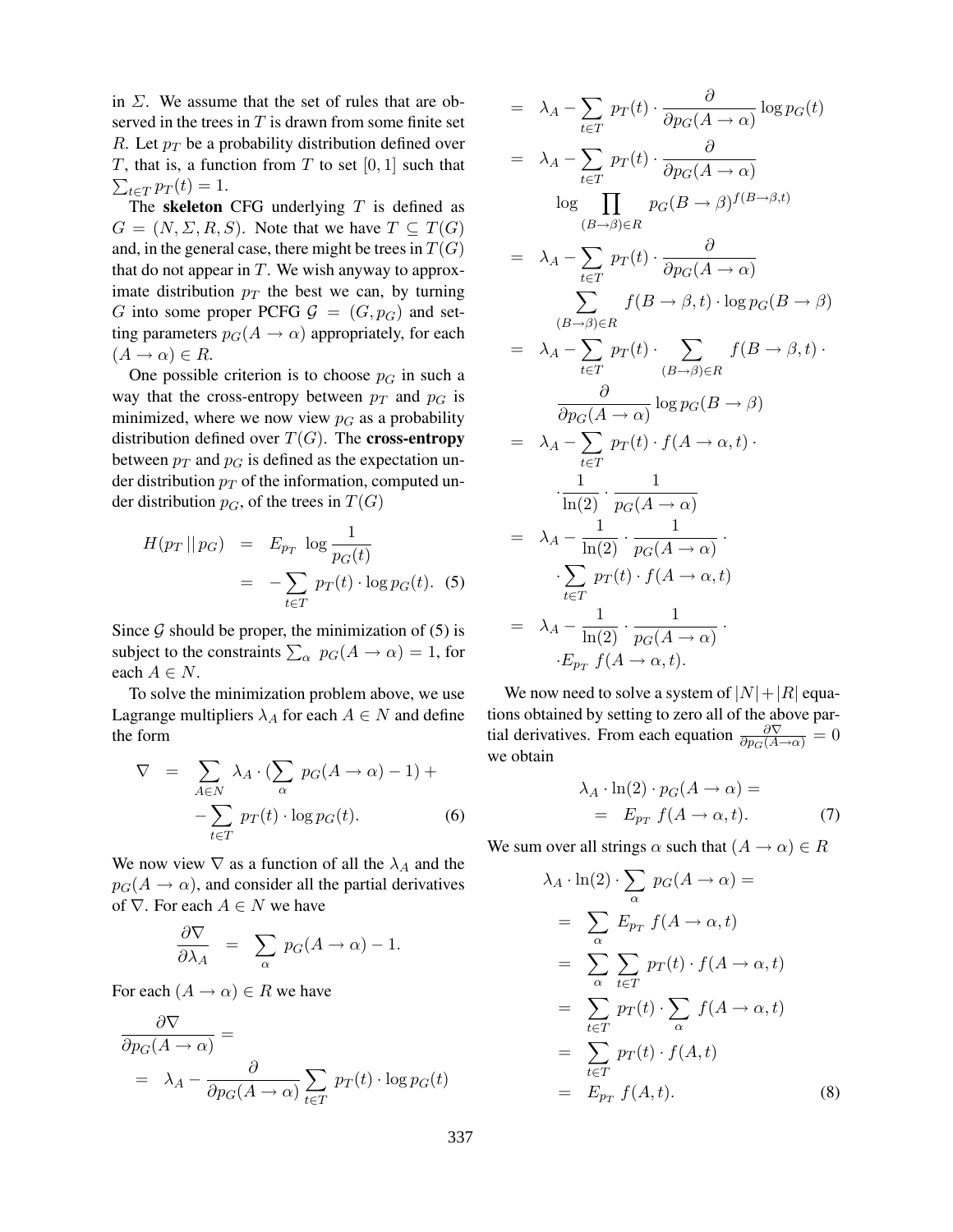From each equation  $\frac{\partial \nabla}{\partial \lambda_A}$  = 0 we obtain  $\sum_{\alpha} p_G(A \to \alpha) = 1$  for each  $A \in N$  (our original constraints). Combining with (8) we obtain

$$
\lambda_A \cdot \ln(2) = E_{p_T} f(A, t). \tag{9}
$$

Replacing (9) into (7) we obtain, for every rule  $(A \rightarrow \alpha) \in R$ ,

$$
p_G(A \to \alpha) = \frac{E_{p_T} f(A \to \alpha, t)}{E_{p_T} f(A, t)}.
$$
 (10)

The equations in (10) define the desired estimator for our PCFG, assigning to each rule  $A \rightarrow \alpha$  a probability specified as the ratio between the expected number of  $A \to \alpha$  and the expected number of A, under the distribution  $p_T$ . We remark here that the minimization of the cross-entropy above is equivalent to the minimization of the Kullback-Leibler distance between  $p_T$  and  $p_G$ , viewed as tree distributions. Also, note that the likelihood of an infinite set of derivations would always be zero and therefore cannot be considered here.

To be used in the next section, we now show that the PCFG  $G$  obtained as above is consistent. The line of our argument below follows a proof provided in (Chi and Geman, 1998) for the maximum likelihood estimator based on finite tree distributions. Without loss of generality, we assume that in  $\mathcal G$  the start symbol  $S$  is never used in the right-hand side of a rule.

For each  $A \in N$ , let  $q_A$  be the probability that a derivation in  $G$  rooted in A fails to terminate. We can then write

$$
q_A \leq \sum_{B \in N} q_B \cdot \sum_{\alpha} p_G(A \to \alpha) f(B, \alpha) . (11)
$$

The inequality follows from the fact that the events considered in the right-hand side of (11) are not mutually exclusive. Combining (10) and (11) we obtain

$$
q_A \cdot E_{p_T} f(A, t) \le
$$
  
\n
$$
\le \sum_{B \in N} q_B \cdot \sum_{\alpha} E_{p_T} f(A \to \alpha, t) f(B, \alpha).
$$

Summing over all nonterminals we have

$$
\sum_{A \in N} q_A \cdot E_{p_T} f(A, t) \le
$$
\n
$$
\leq \sum_{B \in N} q_B \cdot \sum_{A \in N} \sum_{\alpha} E_{p_T} f(A \to \alpha, t) f(B, \alpha)
$$
\n
$$
= \sum_{B \in N} q_B \cdot E_{p_T} f_c(B, t), \qquad (12)
$$

where  $f_c(B, t)$  indicates the number of times a node labeled by nonterminal  $B$  appears in the derivation tree  $t$  as a child of some other node.

From our assumptions on the start symbol  $S$ , we have that  $S$  only appears at the root of the trees in  $T(G)$ . Then it is easy to see that, for every  $A \neq S$ , we have  $E_{p_T} f_c(A, t) = E_{p_T} f(A, t)$ , while  $E_{p_T} f_c(S, t) = 0$  and  $E_{p_T} f(S, t) = 1$ . Using these relations in (12) we obtain

$$
q_S \cdot E_{p_T} f(S,T) \leq q_S \cdot E_{p_T} f_c(S,T),
$$

from which we conclude  $q_S = 0$ , thus implying the consistency of  $\mathcal{G}$ .

### 4 Cross-entropy and derivational entropy

In this section we present the main result of the paper. We show that, when  $\mathcal{G} = (G, p_G)$  is estimated by minimizing the cross-entropy in (5), then such cross-entropy takes the same value as the derivational entropy of  $\mathcal G$ , defined in (3).

In (Nederhof and Satta, 2004) relations are derived for the exact computation of  $H_d(p_G)$ . For later use, we report these relations below, under the assumption that  $G$  is consistent (see Section 3). We have

$$
H_d(p_G) = \sum_{A \in N} out_{\mathcal{G}}(A) \cdot H_A(p_G). \quad (13)
$$

Quantities  $H_A(p_G)$ ,  $A \in N$ , have been defined in (4). For each  $A \in N$ , quantity  $out_G(A)$  is the sum of the probabilities of all trees generated by  $G$ , having root labeled by S and having a yield composed of terminal symbols with an unexpanded occurrence of nonterminal A. Again, we assume that symbol S does not appear in any of the right-hand sides of the rules in  $R$ . This means that  $S$  only appears at the root of the trees in  $T(G)$ . Under this condition, quantities  $out_G(A)$  can be exactly computed by solving the following system of linear equations (see also (Nederhof, 2005))

$$
out_{\mathcal{G}}(S) = 1; \tag{14}
$$

for each  $A \neq S$ 

$$
out_{\mathcal{G}}(A) = \sum_{B \to \beta} out_{\mathcal{G}}(B) \cdot f(A, \beta) \cdot p_G(B \to \beta)(15)
$$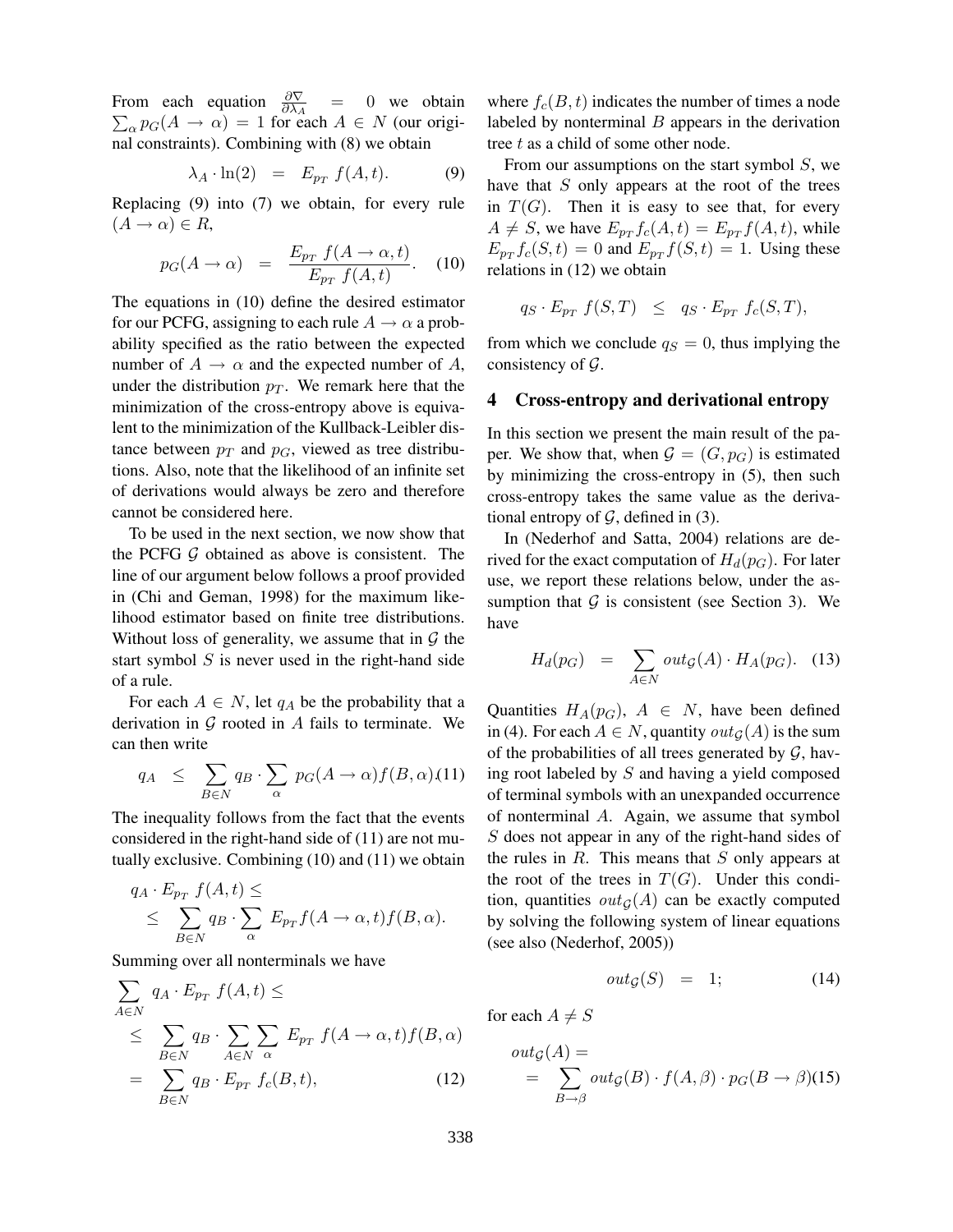We can now prove the equality

$$
H_d(p_G) = H(p_T || p_G), \qquad (16)
$$

where  $G$  is the PCFG estimated by minimizing the cross-entropy in (5), as described in Section 3.

We start from the definition of cross-entropy

$$
H(p_T || p_G) =
$$
  
\n
$$
= -\sum_{t \in T} p_T(t) \cdot \log p_G(t)
$$
  
\n
$$
= -\sum_{t \in T} p_T(t) \cdot \log \prod_{A \to \alpha} p_G(A \to \alpha)^{f(A \to \alpha, t)}
$$
  
\n
$$
= -\sum_{t \in T} p_T(t) \cdot \sum_{A \to \alpha} f(A \to \alpha, t) \cdot \log p_G(A \to \alpha)
$$
  
\n
$$
= -\sum_{A \to \alpha} \log p_G(A \to \alpha) \cdot \sum_{t \in T} p_T(t) \cdot f(A \to \alpha, t)
$$
  
\n
$$
= -\sum_{A \to \alpha} \log p_G(A \to \alpha) \cdot \sum_{t \in p_T} f(A \to \alpha, t).
$$
 (17)

From our estimator in (10) we can write

$$
E_{p_T} f(A \to \alpha, t) =
$$
  
=  $p_G(A \to \alpha) \cdot E_{p_T} f(A, t).$  (18)

Replacing (18) into (17) gives

$$
H(p_T || p_G) =
$$
  
=  $-\sum_{A \to \alpha} \log p_G(A \to \alpha) \cdot$   
 $p_G(A \to \alpha) \cdot E_{p_T} f(A, t)$   
=  $-\sum_{A \in N} E_{p_T} f(A, t) \cdot$   
 $\cdot \sum_{\alpha} p_G(A \to \alpha) \cdot \log p_G(A \to \alpha)$   
=  $\sum_{A \in N} E_{p_T} f(A, t) \cdot H(p_G, A).$  (19)

Comparing (19) with (13) we see that, in order to prove the equality in (16), we need to show relations

$$
E_{p_T} f(A, t) = out_{\mathcal{G}}(A), \qquad (20)
$$

for every  $A \in N$ . We have already observed in Section 3 that, under our assumption on the start symbol S, we have

$$
E_{p_T} f(S, t) = 1. \t(21)
$$

We now observe that, for any  $A \in N$  with  $A \neq S$ and any  $t \in T(G)$ , we have

$$
f(A,t) = \sum_{B \to \beta} f(B \to \beta, t) \cdot f(A, \beta). \tag{22}
$$

For each  $A \in N$  with  $A \neq S$  we can then write

$$
E_{p_T} f(A, t) =
$$
  
=  $\sum_{t \in T} p_T(t) \cdot f(A, t)$   
=  $\sum_{t \in T} p_T(t) \cdot \sum_{B \to \beta} f(B \to \beta, t) \cdot f(A, \beta)$   
=  $\sum_{B \to \beta} \sum_{t \in T} p_T(t) \cdot f(B \to \beta, t) \cdot f(A, \beta)$   
=  $\sum_{B \to \beta} E_{p_T} f(B \to \beta, t) \cdot f(A, \beta).$  (23)

Once more we use relation (18), which replaced in (23) provides

$$
E_{p_T} f(A, t) =
$$
  
= 
$$
\sum_{B \to \beta} E_{p_T} f(B, t) \cdot
$$
  

$$
\cdot f(A, \beta) \cdot p_G(B \to \beta).
$$
 (24)

Notice that the linear system in (14) and (15) and the linear system in (21) and (24) are the same. Thus we conclude that quantities  $E_{p_T}$   $f(A, t)$  and  $out_{\mathcal{G}}(A)$ are the same for each  $A \in N$ . This completes our proof of the equality in (16). Some examples will be discussed in Section 6.

Besides its theoretical significance, the equality in (16) can also be exploited in the computation of the cross-entropy in practical applications. In fact, cross-entropy is used as a measure of tightness in comparing different models. In case of estimation from an infinite distribution  $p_T$ , the definition of the cross-entropy  $H(p_T || p_G)$  contains an infinite summation, which is problematic for the computation of such quantity. In standard practice, this problem is overcome by generating a finite sample  $T^{(n)}$  of large size n, through the distribution  $p_T$ , and then computing the approximation (Manning and Schütze, 1999)

$$
H(p_T || p_G) \sim -\frac{1}{n} \sum_{t \in T} f(t, T^{(n)}) \cdot \log p_G(t),
$$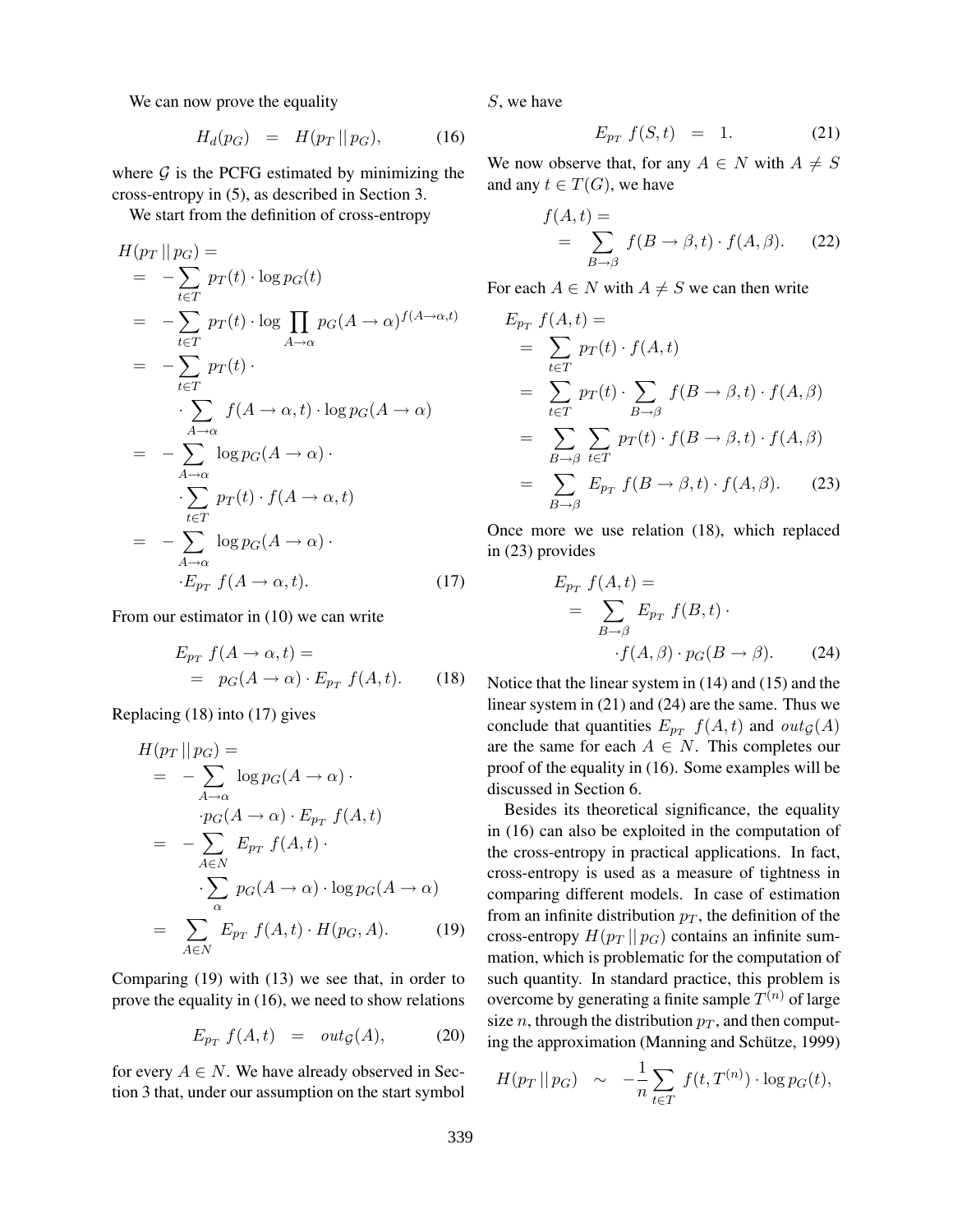where  $f(t, T^{(n)})$  indicates the multiplicity, that is, the number of occurrences, of t in  $T^{(n)}$ . However, in practical applications  $n$  must be very large in order to have a small error. Based on the results in this section, we can instead compute the exact value of  $H(p_T || p_G)$  by computing the derivational entropy  $H_d(p_G)$ , using relation (13) and solving the linear system in (14) and (15), which takes cubic time in the number of nonterminals of the grammar.

## 5 Estimation based on likelihood

In natural language processing applications, the estimation of a PCFG is usually carried out on the basis of a finite sample of trees, called tree bank. The so-called maximum likelihood estimation (MLE) method is exploited, which maximizes the likelihood of the observed data. In this section we show that the MLE method is a special case of the estimation method presented in Section 3, and that the results of Section 4 also hold for the MLE method.

Let  $T$  be a tree sample, and let  $T$  be the underlying set of trees. For  $t \in T$ , we let  $f(t, T)$  be the multiplicity of  $t$  in  $\mathcal T$ . We define

$$
f(A \to \alpha, T) =
$$
  
= 
$$
\sum_{t \in T} f(t, T) \cdot f(A \to \alpha, t),
$$
 (25)

and let  $f(A, \mathcal{T}) = \sum_{\alpha} f(A \rightarrow \alpha, \mathcal{T})$ . We can induce from  $\mathcal T$  a probability distribution  $p_{\mathcal T}$ , defined over T, by letting for each  $t \in T$ 

$$
p_{\mathcal{T}}(t) = \frac{f(t, \mathcal{T})}{|\mathcal{T}|}.
$$
 (26)

Note that  $\sum_{t \in T} p_{\mathcal{T}}(t) = 1$ . Distribution  $p_{\mathcal{T}}$  is called the empirical distribution of  $\mathcal T$ .

Assume that the trees in  $T$  have internal nodes labeled by symbols in  $N$ , root nodes labeled by S and leaf nodes labeled by symbols in  $\Sigma$ . Let also R be the finite set of rules that are observed in  $T$ . We define the skeleton CFG underlying  $T$  as  $G = (N, \Sigma, R, S)$ . In the MLE method we probabilistically extend the skeleton CFG G by means of a function  $p<sub>G</sub>$  that maximizes the likelihood of T, defined as

$$
p_G(T) = \prod_{t \in T} p_G(t)^{f(t,T)}, \qquad (27)
$$

subject to the usual properness conditions on  $p_G$ . Such maximization provides the estimator (see for instance (Chi and Geman, 1998))

$$
p_G(A \to \alpha) = \frac{f(A \to \alpha, T)}{f(A, T)}.
$$
 (28)

Let us consider the estimator in (10). If we replace distribution  $p_T$  with our empirical distribution  $p_T$ , we derive

$$
p_G(A \to \alpha) =
$$
\n
$$
= \frac{E_{p_T} f(A \to \alpha, t)}{E_{p_T} f(A, t)}
$$
\n
$$
= \frac{\sum_{t \in T} \frac{f(t, T)}{|T|} \cdot f(A \to \alpha, t)}{\sum_{t \in T} \frac{f(t, T)}{|T|} \cdot f(A, t)}
$$
\n
$$
= \frac{\sum_{t \in T} f(t, T) \cdot f(A \to \alpha, t)}{\sum_{t \in T} f(t, T) \cdot f(A, t)}
$$
\n
$$
= \frac{f(A \to \alpha, T)}{f(A, T)}.
$$
\n(29)

This is precisely the estimator in (28).

From relation (29) we conclude that the MLE method can be seen as a special case of the general estimator in Section 3, with the input distribution defined over a finite set of trees. We can also derive the well-known fact that, in the finite case, the maximization of the likelihood  $p_G(\mathcal{T})$  corresponds to the minimization of the cross-entropy  $H(p_T || p_G)$ .

Let now  $\mathcal{G} = (G, p_G)$  be a PCFG trained on T using the MLE method. Again from relation (29) and Section 3 we have that  $G$  is consistent. This result has been firstly shown in (Chaudhuri et al., 1983) and later, with a different proof technique, in (Chi and Geman, 1998). We can then transfer the results of Section 4 to the supervised MLE method, showing the equality

$$
H_d(p_G) = H(p_T || p_G). \tag{30}
$$

This result was not previously known in the literature on statistical parsing of natural language. Some examples will be discussed in Section 6.

#### 6 Some examples

In this section we discuss a simple example with the aim of clarifying the theoretical results in the previous sections. For a real number q with  $0 < q < 1$ ,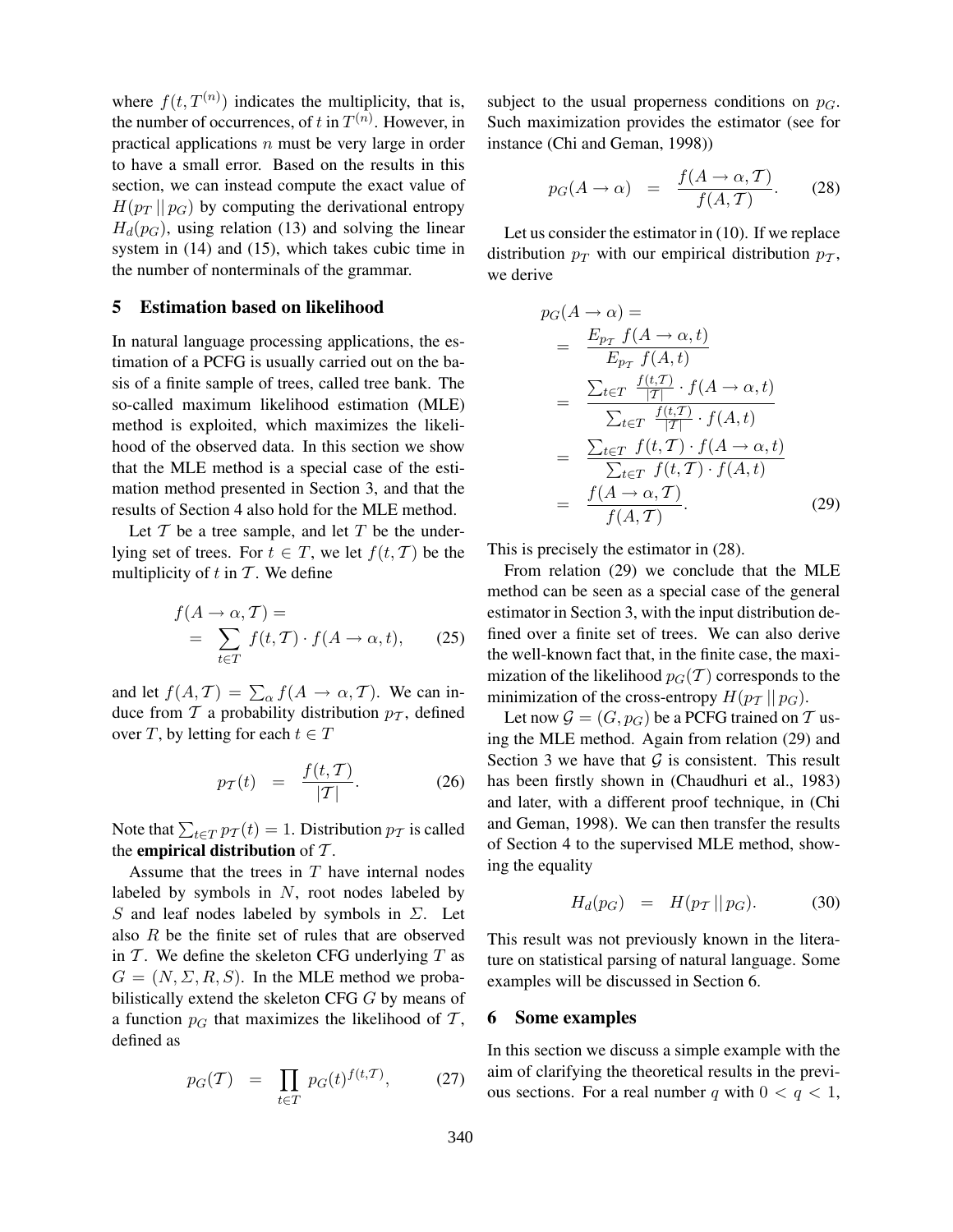

Figure 1: Derivational entropy of  $\mathcal{G}_q$  and crossentropies for three different corpora.

consider the CFG G defined by the two rules  $S \rightarrow$  $aS$  and  $S \rightarrow a$ , and let  $\mathcal{G}_q = (G, p_{G,q})$  be the probabilistic extension of G with  $p_{G,q}(S \to aS) = q$  and  $p_{G,q}(S \to a) = 1 - q$ . This grammar is unambiguous and consistent, and each tree  $t$  generated by  $G$ has probability  $p_{G,q}(t) = q^i \cdot (1-q)$ , where  $i \geq 0$ is the number of occurrences of rule  $S \to aS$  in t.

We use below the following well-known relations  $(0 < r < 1)$ 

$$
\sum_{i=0}^{+\infty} r^i = \frac{1}{1-r}, \tag{31}
$$

$$
\sum_{i=1}^{+\infty} i \cdot r^{i-1} = \frac{1}{(1-r)^2}.
$$
 (32)

The derivational entropy of  $\mathcal{G}_q$  can be directly computed from its definition as

$$
H_d(p_{G,q}) = -\sum_{i=0}^{+\infty} q^i \cdot (1-q) \cdot \log (q^i \cdot (1-q))
$$
  
= -(1-q)  $\sum_{i=0}^{+\infty} q^i \log q^i$  +  
-(1-q)  $\cdot \log(1-q) \cdot \sum_{i=0}^{+\infty} q^i$   
= -(1-q)  $\cdot \log q$  -  
 $\sum_{i=0}^{+\infty} i \cdot q^i - \log(1-q)$   
=  $-\frac{q}{1-q} \cdot \log q - \log(1-q)$ . (33)

See Figure 1 for a plot of  $H_d(p_{G,q})$  as a function of  $q$ .

If a tree bank is given, composed of occurrences of trees generated by  $G$ , the value of  $q$  can be estimated by applying the MLE or, equivalently, by minimizing the cross-entropy. We consider here several tree banks, to exemplify the behaviour of the cross-entropy depending on the structure of the sample of trees. The first tree bank  $T$  contains a single tree t with a single occurrence of rule  $S \to aS$  and a single occurrence of rule  $S \rightarrow a$ . We then have  $p_T(t) = 1$  and  $p_{G,q}(t) = q \cdot (1 - q)$ . The crossentropy between distributions  $p_T$  and  $p_{G,q}$  is then

$$
H(p_T, p_{G,q}) = -\log q \cdot (1-q)
$$
  
=  $-\log q - \log(1-q)$ . (34)

The cross-entropy  $H(p_T, p_{G,q})$ , viewed as a function of  $q$ , is a convex-∪ function and is plotted in Figure 1 (line indicated by  $\frac{K}{d} = 1$ , see below). We can obtain its minimum by finding a zero for the first derivative

$$
\frac{\mathrm{d}}{\mathrm{d}q}H(p_T, p_{G,q}) = -\frac{1}{q} + \frac{1}{1-q} \n= \frac{2q-1}{q \cdot (1-q)} = 0, \quad (35)
$$

which gives  $q = 0.5$ . Note from Figure 1 that the minimum of  $H(p_T, p_{G,q})$  crosses the line corresponding to the derivational entropy, as should be expected from the result in Section 4.

More in general, for integers  $d > 0$  and  $K > 0$ , consider a tree sample  $\mathcal{T}_{d,K}$  consisting of d trees  $t_i$ ,  $1 \leq i \leq d$ . Each  $t_i$  contains  $k_i \geq 0$  occurrences of rule  $S \to aS$  and one occurrence of rule  $S \to a$ . Thus we have  $p_{\mathcal{T}_{d,K}}(t_i) = \frac{1}{d}$  and  $p_{G,q}(t_i) = q^{k_i}$ .  $(1 - q)$ . We let  $\sum_{i=1}^{d} k_i = K$ . The cross-entropy is

$$
H(p_{\mathcal{T}_{d,K}}, p_{G,q}) =
$$
  
=  $-\sum_{i=0}^{d} \frac{1}{d} \cdot \log q^{k_i} - \log(1 - q)$   
=  $-\frac{K}{d} \log q - \log(1 - q).$  (36)

In Figure 1 we plot  $H(p_{\mathcal{T}_{d,K}}, p_{G,q})$  in the case  $\frac{K}{d} =$ 0.5 and in the case  $\frac{K}{d} = 1.5$ . Again, we have that these curves intersect with the curve corresponding to the derivational entropy  $H_d(p_{G,q})$  at the points were they take their minimum values.